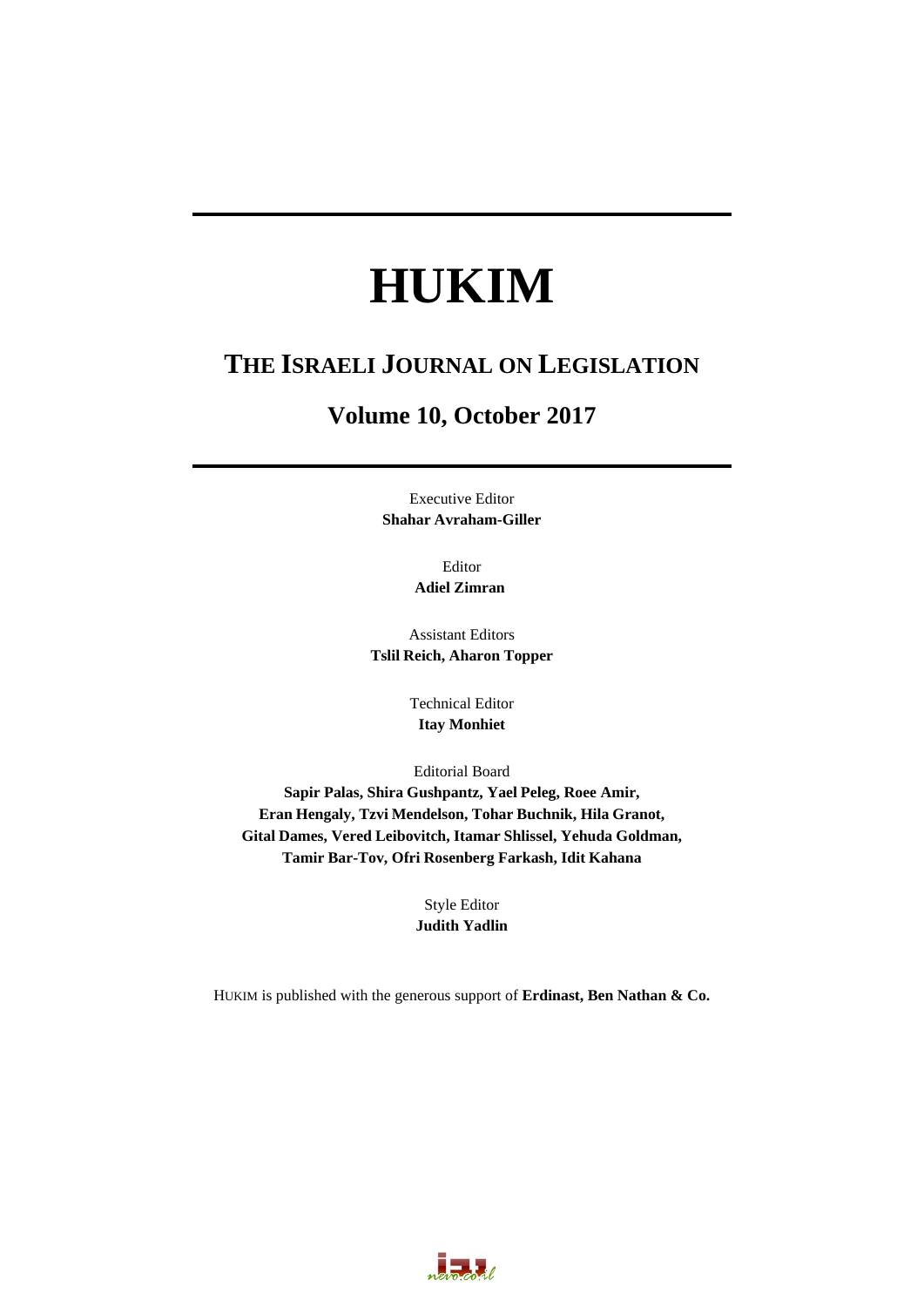HUKIM – THE ISRAELI JOURNAL ON LEGISLATION

Faculty of Law

Hebrew University of Jerusalem

Mount Scopus, Jerusalem 91905

Israel

E-mail: Hukim@mail.huji.ac.il

Website: http://law.huji.ac.il/book/כתב-העת-חוקים

© Faculty of Law, Hebrew University of Jerusalem

For subscriptions or purchase of single volumes please contact Nevo Publishing Tel. 02-9992099, Fax 02-9992088 E-mail: nevo@nevo.co.il

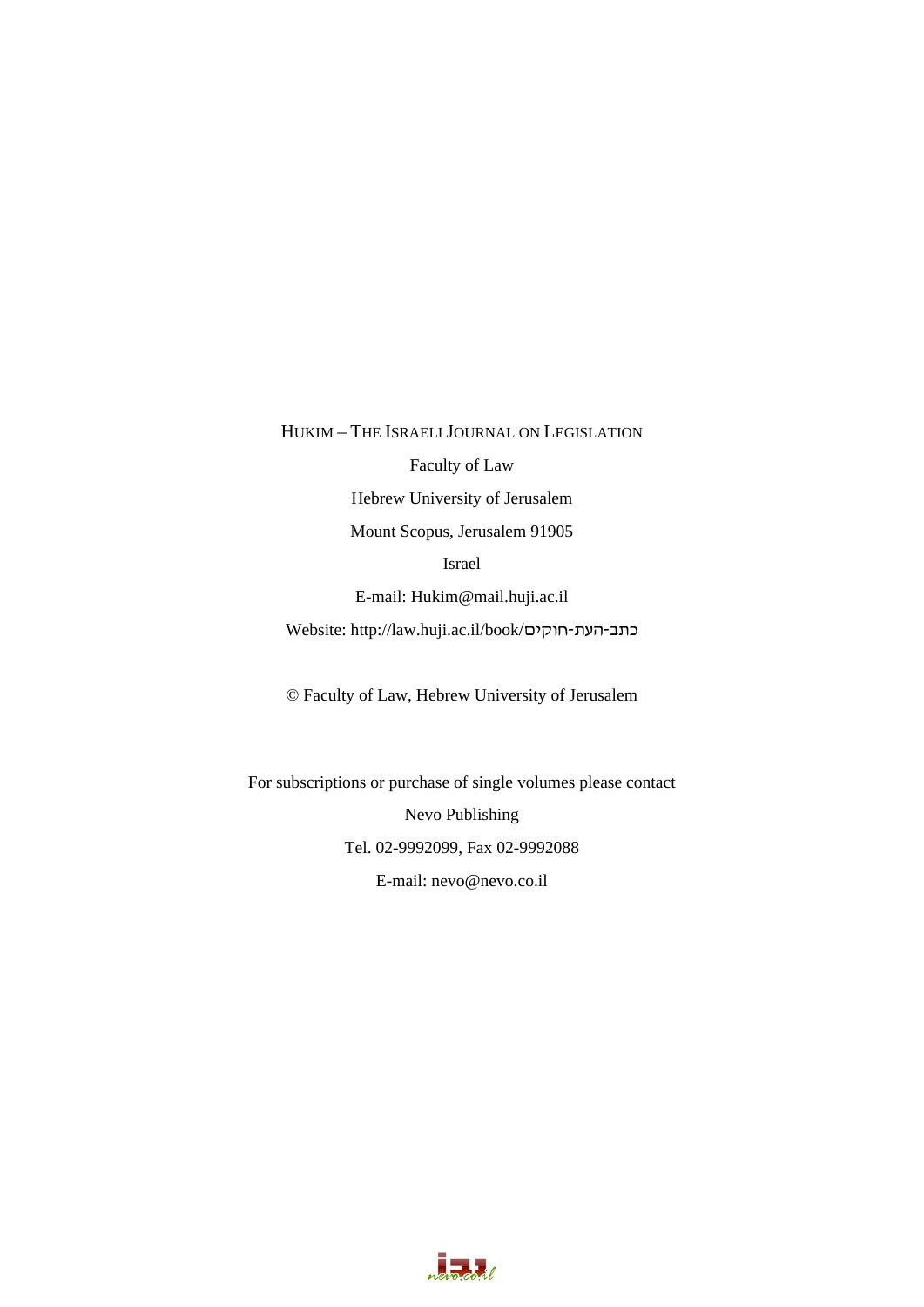### **TABLE OF CONTENTS**

| <b>Editorial Note</b>                              |                                                                                                                                                       |
|----------------------------------------------------|-------------------------------------------------------------------------------------------------------------------------------------------------------|
| Tomer Broude &                                     |                                                                                                                                                       |
| Shlomi Balaban                                     | Between Geneva and Jerusalem: Government-Civil<br>Society Interaction Before UN Treaty Monitoring<br>Bodies as a Means of Incorporating International |
| Amichai Cohen, Tal Filberg &<br><b>Yuval Shany</b> | The Impact of Human Rights Law on the Israeli                                                                                                         |
| Leslie Sebba &                                     |                                                                                                                                                       |
| Rachela Erel                                       | "Free-Style Imprisonment": On the Implementation<br>of International Human-Rights Norms in Israel's                                                   |
|                                                    |                                                                                                                                                       |

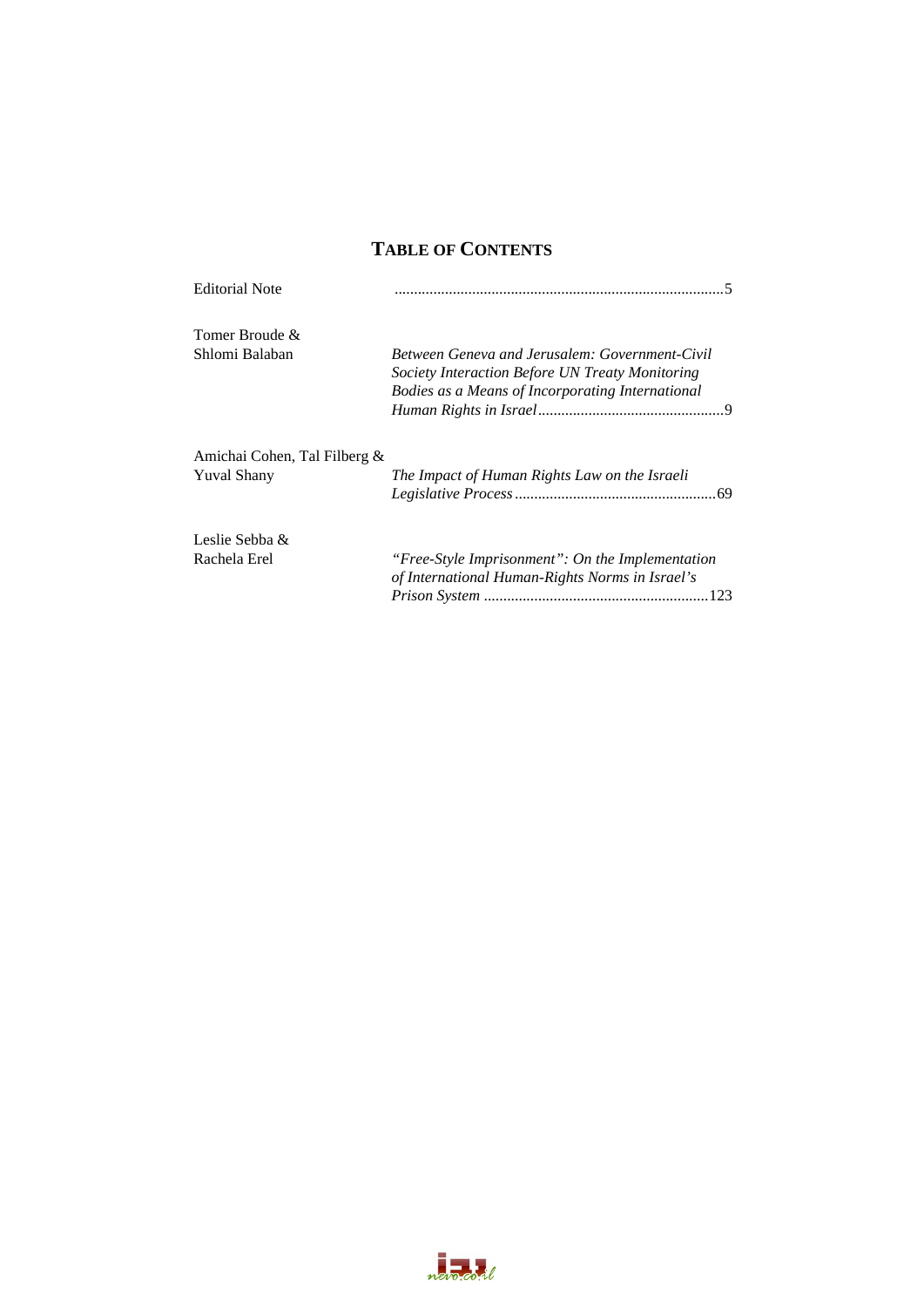## BETWEEN GENEVA AND JERUSALEM: GOVERNMENT-CIVIL SOCIETY INTERACTION BEFORE UN TREATY MONITORING BODIES AS A MEANS OF INCORPORATING INTERNATIONAL HUMAN RIGHTS IN ISRAEL

#### TOMER BROUDE & SHLOMI BALABAN

The article deals with the interaction between civil society organizations and the Government of Israel in the field of human rights. It focuses on human rights treaties and the law and practice generated by United Nations (UN) treaty bodies. This article was written as part of an original project that took place under the auspices of the Minerva Center for Human Rights. As part of the project a few complementary models were used to improve the interface between the government and interested civil society organizations regarding the reporting and follow-up processes. The project was funded by a grant from the European Initiative for Democracy and Human Rights (EIDHR).

The article discusses the effectiveness of interstate dialogue, as part of a comparative research and of the experience that was accumulated in the course of the Minerva center's project. The research is based on discussions and interviews we held with individuals who participated in the dialogue process, whether they were government officials, NGO workers or from other organizations that try to enable the dialogue. In addition, the article is based upon activities that were held during the project and on observations of the process that the writers were part of for three years.

The article displays the UN Treaty Monitoring Bodies (TMBs) and their role; a discussion of the TMBs reporting and follow-up process's various stages; a study of the Israeli reporting process, and the involvement of civil society organizations; the Government-Civil Society relations as part of the reporting and follow-up process; an introduction to the Minerva Center for Human Rights' project, and its different features, emphasizing its evolution throughout its operation; conclusions.



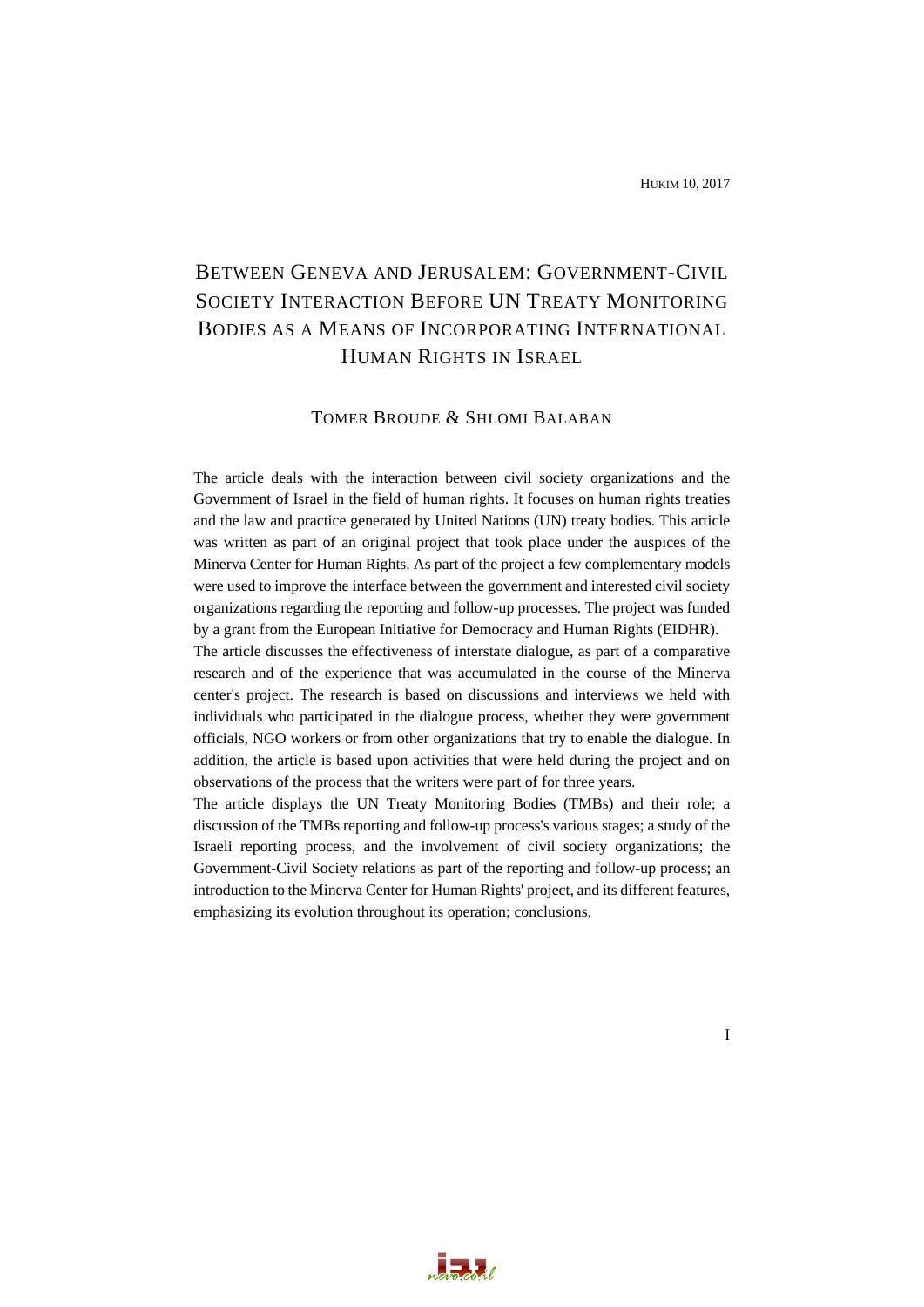## THE IMPACT OF HUMAN RIGHTS LAW ON THE ISRAELI LEGISLATIVE PROCESS

#### AMICHAI COHEN, TAL FILBERG & YUVAL SHANY

This article deals with the impact of international human rights law on Israeli law. The question at the center of this study is the impact of human rights law on the legislative process: The extent to which the existence of an international obligation affects the legislative process in the State of Israel, the extent to which various positions in international law are taken into account during the legislative process, and the division of labor between the official bodies dealing with the incorporation of international law of human rights law into Israeli law.

This article, which is the first of its kind to deal with these questions, examines a series of case studies in which linkage or overlap was found between international law and Israeli law: legislation on the rights of the child, corruption, human trafficking, incitement to racism, bribery, unlawful combatants, tort claims against the military, and treatment of illegal immigrants. In some cases, new legislation was introduced in order to implement international law obligations, and in others a potential contradiction arose between the two systems of law - Israeli law and international law. The review of the case studies was based on the language of Israeli and international law, on a careful reading of the legislative material (bills, reports of Knesset committees, academic writing and government committees), as well as on conversations with people involved in the legislative process.

The article is a first attempt to examine the Israeli legislative process relating to the incorporation of international law, and does not present unequivocal conclusions. However, it maps the main ways in which international human rights law affects Israeli legislation, and the key variables that determine the degree of this influence.